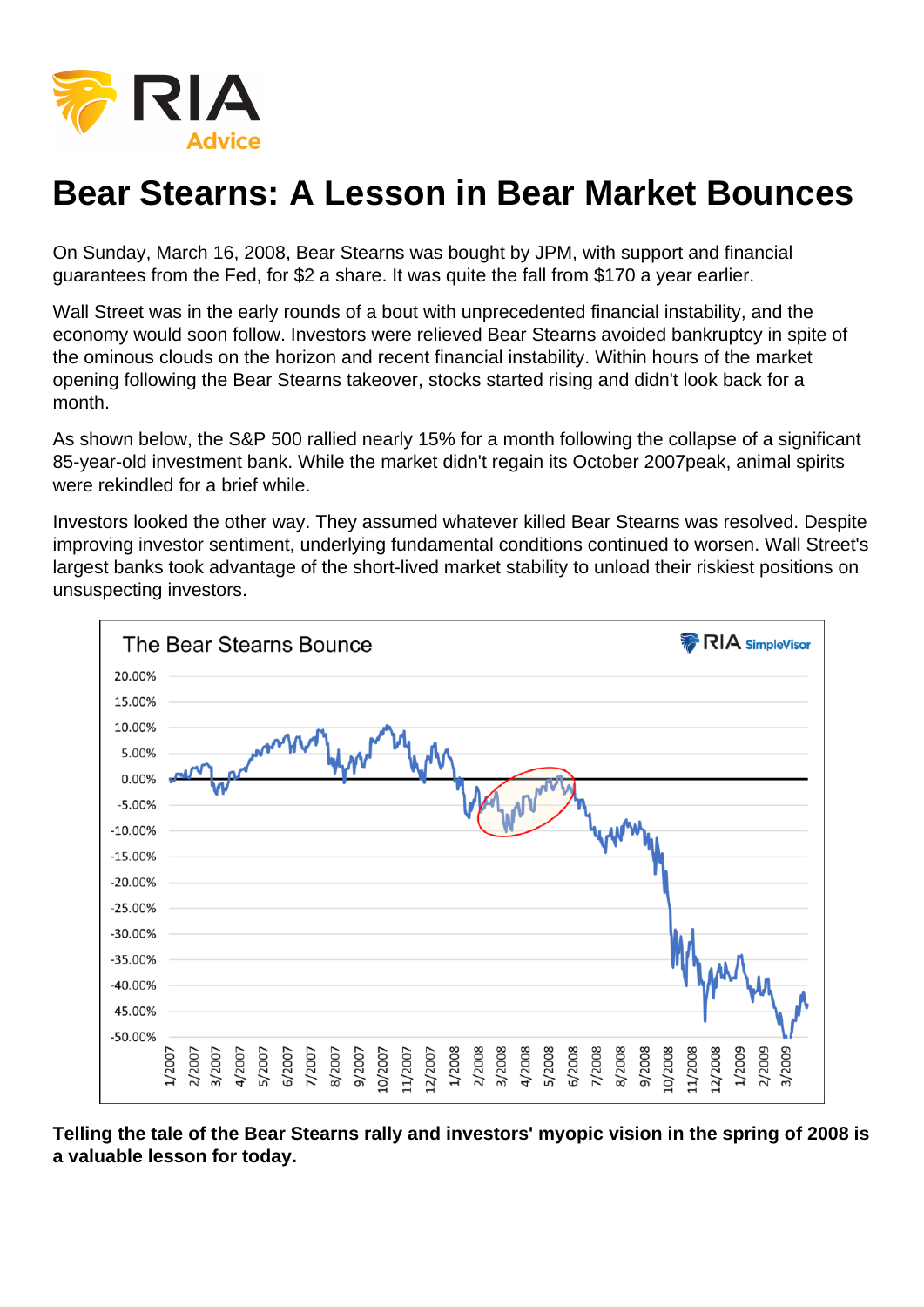### Bear Stearns

The failure of Bear Stearns was not a shock to most investors. In fact, many banks and a few notable hedge funds met a similar demise in the preceding two years. Further, house prices were falling, subprime loans were defaulting, CDOs were breaking, and a housing bubble of massive proportions was popping.

Low mortgage rates, relaxed borrowing standards, and poor banking regulation led to a housing bubble. Newly invented exotic financial derivatives tied to subprime mortgages multiplied the financial hardship for investors. We highly recommend reading or watching The Big Short by Michael Lewis for more information on the housing bubble.

The pin was nearing the bubble when Bear Stearns failed. Despite the proximity to a system-wide failure, investors ignored the writing on the wall. After a brief respite and a double-digit rally, new financial leaks started springing.

By late summer, it was apparent that Fannie Mae, Freddie Mac, AIG, and Countrywide were failing. Even the biggest banks and brokers like JP Morgan, Goldman Sachs, and Bank America were in trouble.

The post-Bear Stearns rally was an opportunity to sell stocks and reduce risks. Many investors paid dearly for ignoring the fundamentals and hoping the worst was behind them.

### The Current Situation

In March 2020, the S&P 500 fell 30% in a matter of weeks as covid wreaked havoc on markets. With many facets of the economy primarily shuttered, the government became the economy. They flooded the economy with money, including the unprecedented step of writing checks directly to citizens and businesses.

The unemployment rate soared from 3.5% in February to 14.7% in April. But within months, the unemployment rate fell sharply. It ended December 2020 at 6.7% and now sits near 50-year lows.

The Federal Reserve, via QE and very low-interest rates, was fully supportive of government deficits. In March 2020, the Fed lowered Fed Funds from 1.50% to 0%. Further, they embarked on a \$120 billion a month bond-buying spree (QE). By December 31, 2021, the government deficit had grown by over \$6 trillion. The Feds balance sheet nearly matched the increase. Despite a full economic recovery occurring much earlier in 2021, the government and Fed kept the fiscal and monetary gas pedals floored.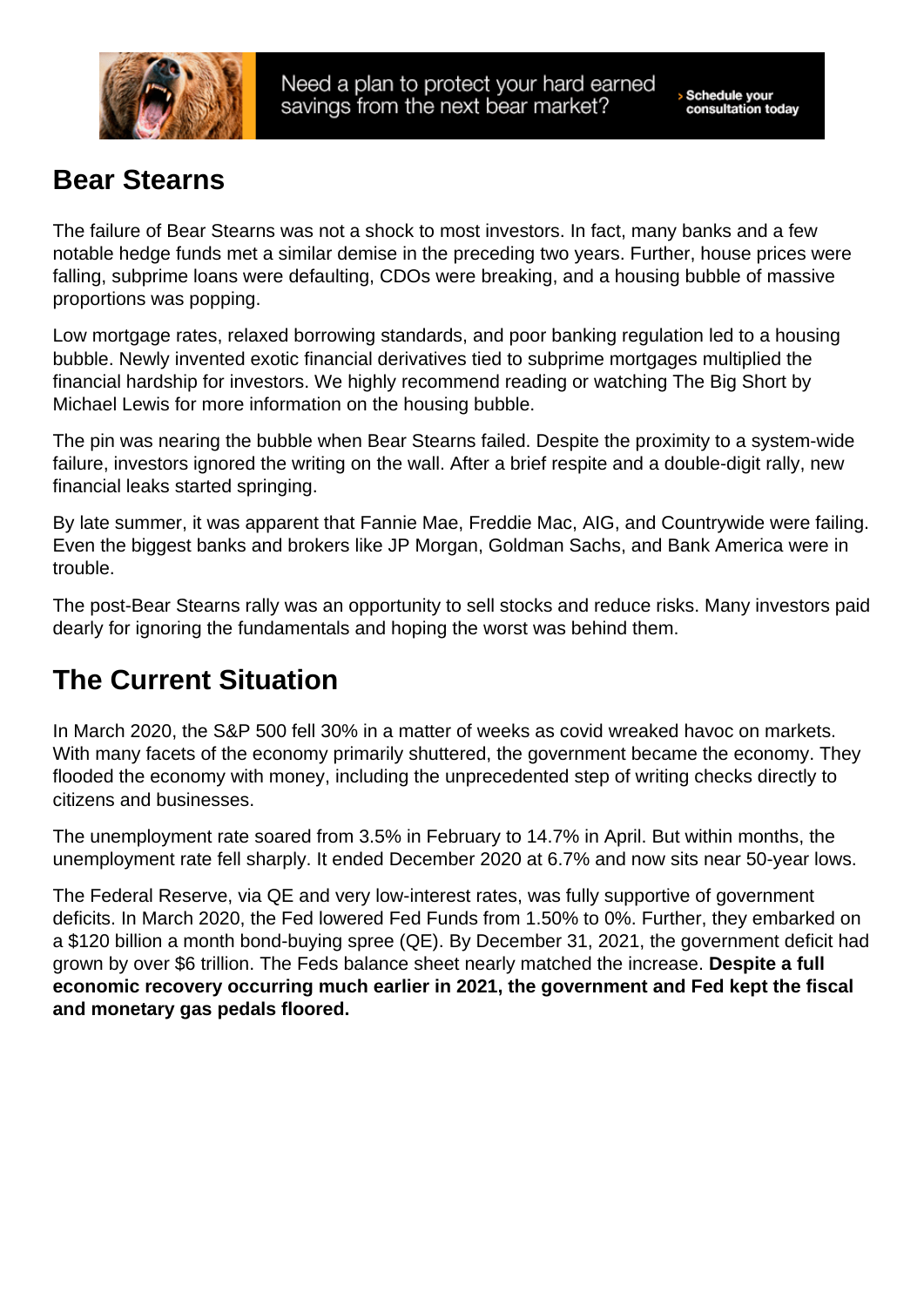Investors quickly overcame their fear of covid. They were enamored by the monetary magic of the Fed and the direct and indirect liquidity it supplies markets. Investors didn't fight the Fed. They embraced the government's actions and bought relentlessly.

# Don't Fight the Fed

.

Since 2008, Fed liquidity via lower rates and QE has correlated well with increasing asset prices and valuations. Similarly, lower asset prices occurred in the brief instances where the Fed raised rates and did QT.

Valuations and fundamentals take a back seat to Fed monetary policy. From 2020 through 2021, valuations rose to record levels. Meme stocks and SPACs, many of which had little fundamental rationale, rose to crazy levels. High-growth technology stocks zoomed ahead.

Simply, the Fed, via substantial monetary easing, spurred speculative fever. While the Fed is not directly trafficking cash flows to markets, their actions are certainly abetting the behavior.

## Is Another Bear Stearns Rally Happening?

Thus far, in 2022, the markets are trading poorly. The Fed is removing liquidity, and the government is sharply reducing spending. At the same time, the prior stimulus and covid-related supply line problems are pushing inflation to 40-year highs. The economy is slowing rapidly. For more recent evidence about weaker growth, check out our recent article, [Snap Goes The Economy](https://realinvestmentadvice.com/snap-goes-the-economy)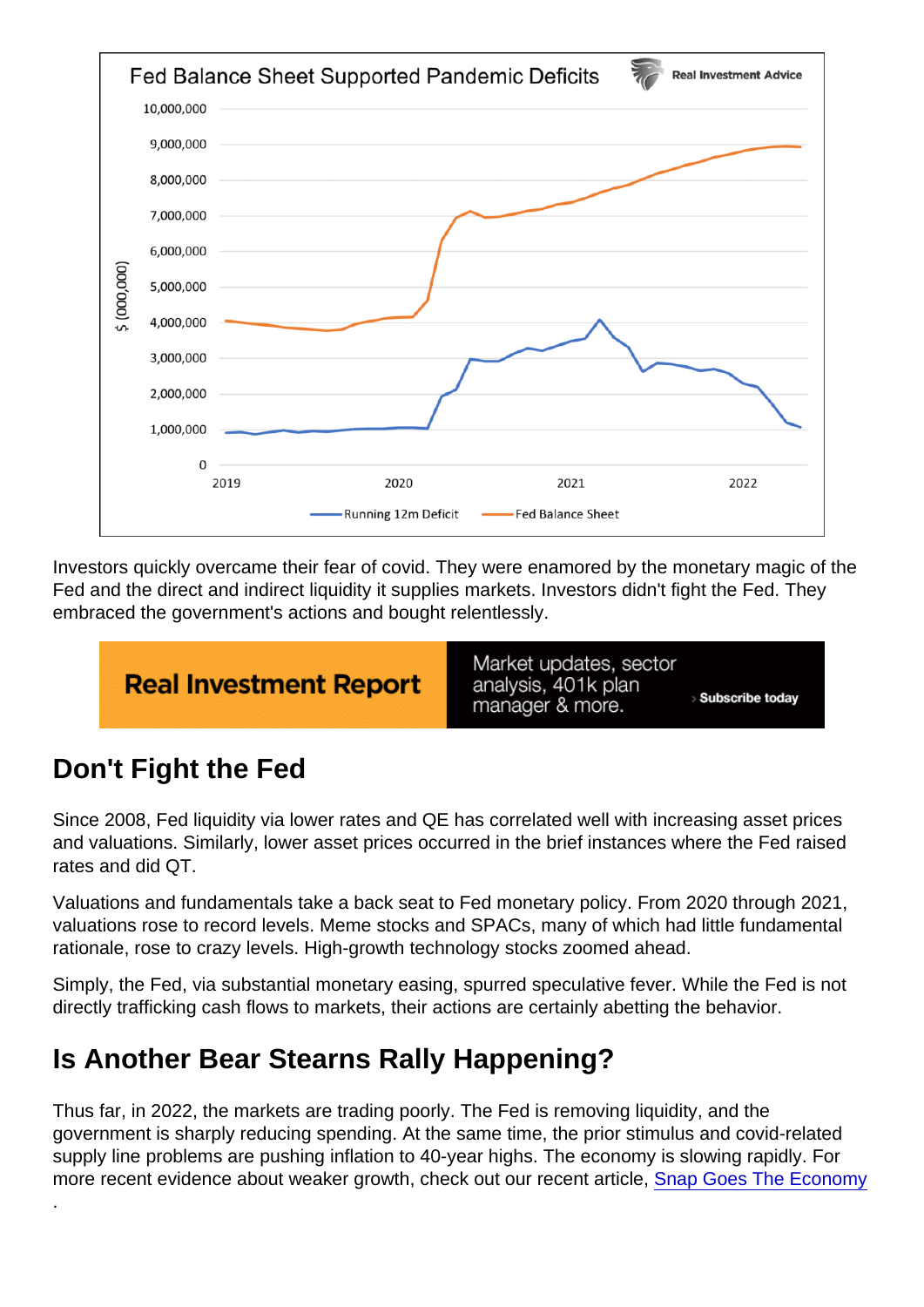Fundamentally, the economic outlook is poor. Consumers are suffering and wages are not keeping up with inflation. Credit card spending has ramped up sharply to fill the gaps. Mortgage refinancing, a source of consumer dollars, is out of the question as mortgage rates surpass 5%.

Given high inflation, it remains unlikely the Fed will be able to juice markets as they might have in the past. Further, the coming elections and political dynamics make the passage of a fiscal spending bill very difficult.

Despite weakening economic data, the Fed claims tackling inflation is its number one goal. Now is not the time to fight the Fed. Nor is it the time to ignore fundamentals.

Unless the Fed pivots, inflation falls sharply, or financial instability occurs, take advantage of any Bear Stearns-like relief rallies. They provide opportunities to reduce exposure and rebalance your portfolio to a more conservative posture.

The graph below compares the 2008 bear market to the current decline. Might the recent uptick in asset prices be the 2022 version of the Bear Stearns bounce?